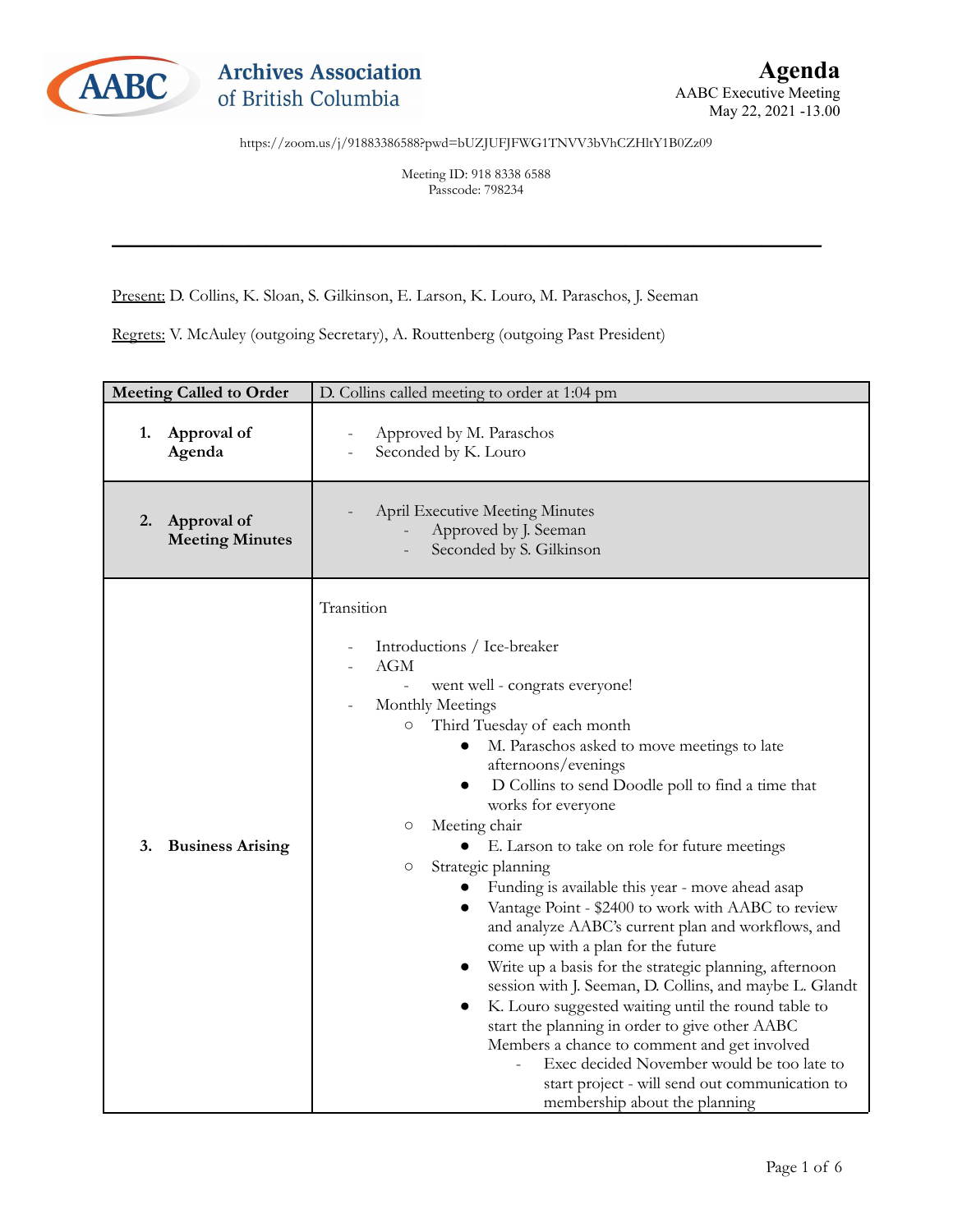

Meeting ID: 918 8338 6588 Passcode: 798234

|                                 | J. Seeman to reach out to Vantage Point to reestablish<br>$\bullet$<br>contact and get project running for late summer<br>Transition updates / questions<br>Website upgrade<br>L. Glandt & L. Snider are ready to being working on project<br>Second meeting between D. Collins, K. Sloan, L. Glandt, & L.<br>Snider held earlier this week<br>L. Snider has begun preparing the new website layout<br>L. Glandt has begun going through web pages<br>Executive committee members will be consulted at key points in<br>the process<br>ACA@UBC Reps have offered to provide support re testing &<br>feedback<br>Website will be hosted on Wild Apricot<br>Roundtable - First Saturday in November?<br>Agreement on date<br>Keep as a Zoom meeting<br><b>Executive Photo</b><br>Look your Zoom best for the next Executive meeting! |
|---------------------------------|------------------------------------------------------------------------------------------------------------------------------------------------------------------------------------------------------------------------------------------------------------------------------------------------------------------------------------------------------------------------------------------------------------------------------------------------------------------------------------------------------------------------------------------------------------------------------------------------------------------------------------------------------------------------------------------------------------------------------------------------------------------------------------------------------------------------------------|
| <b>President's Report</b><br>4. | E. Lonie proposal re tech register (available throughout province)<br>Spreadsheet of contact information sent to regional reps to update and<br>maintain<br>Discussion whether regional reps would be interested in this or not<br>E. Larson to follow up with V. McAuley about regional rep meetings<br>Reviving the Fonds D'Archives Journal (ASA)<br>Meant to be a less formal, theoretical journal<br>Goal: have the 3 Western Archival Associations to work together to host<br>and publish Fonds D'Archive Journal<br>To be hosted through Archives Society of Alberta<br>Someone from AABC to sit on the editorial board?<br>M. Paraschos volunteered to sit on Board<br><b>GLAM</b>                                                                                                                                        |
|                                 | Very quiet on the GLAM front, particularly since COVID hit<br>MOU has expired<br>Want to include more organizations to join GLAM (Indigenous<br>organizations, arts groups, etc.)<br>D. Collins to reach out to Ryan Hunt (GLAM president) to get the<br>group up and going again                                                                                                                                                                                                                                                                                                                                                                                                                                                                                                                                                  |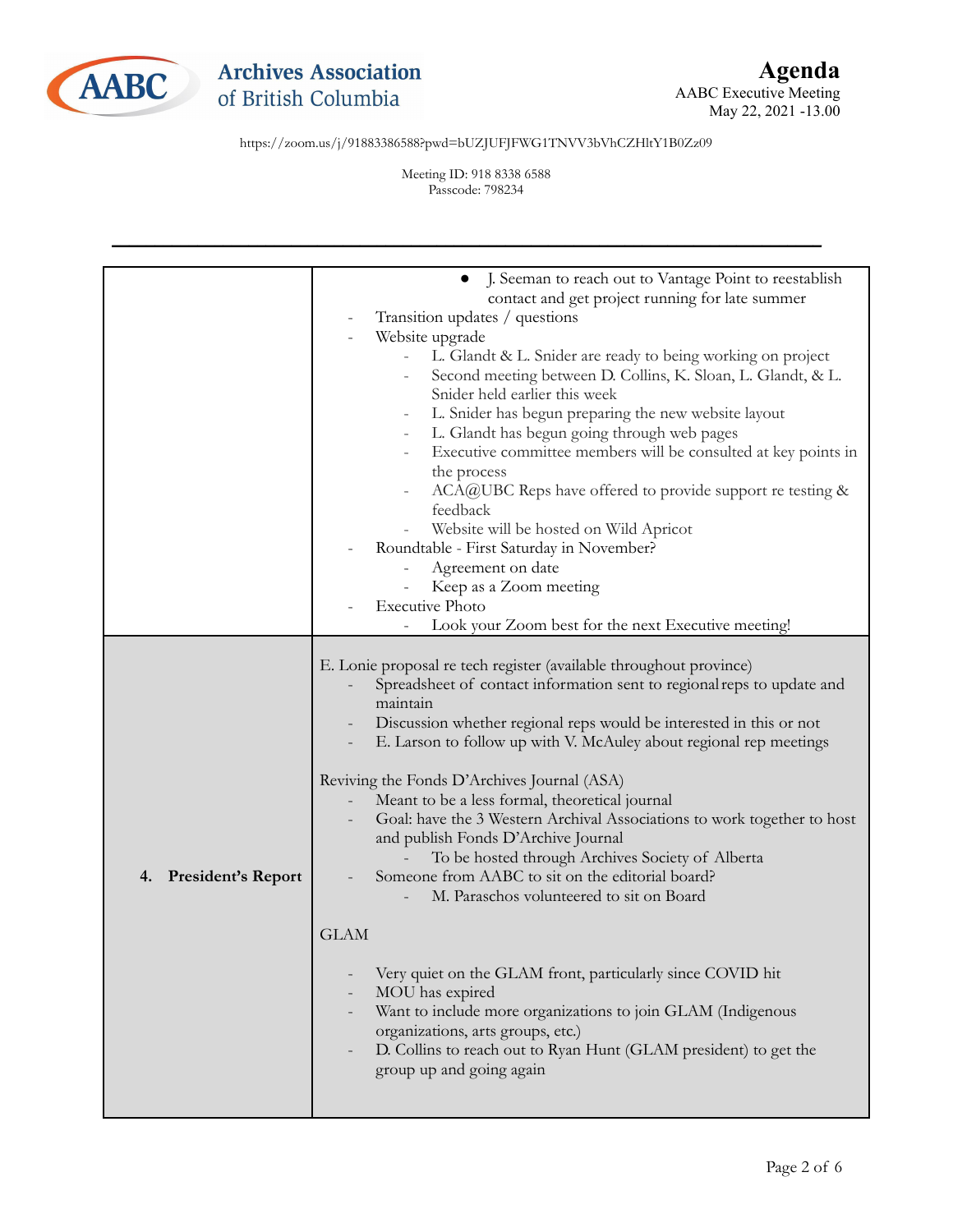

Meeting ID: 918 8338 6588 Passcode: 798234

|                         | <b>UBC</b> Mentorship Proposal                                                                                                                                                                                                                                                                                                                                                                                                           |
|-------------------------|------------------------------------------------------------------------------------------------------------------------------------------------------------------------------------------------------------------------------------------------------------------------------------------------------------------------------------------------------------------------------------------------------------------------------------------|
|                         | J. Douglas of UBC emailed D. Collins and L. Glandt about possibility of<br>UBC iSchool partnering with AABC to reach out to membership of<br>setting up potential projects with AABC organizations and iSchool<br>students<br>K. Sloan shared her experience as a student who participated in this<br>project<br>Executive in agreement to move forward with this proposal<br>AABC to hold an info session with L. Glandt and J. Douglas |
|                         | Contacts list (Karen)                                                                                                                                                                                                                                                                                                                                                                                                                    |
|                         | Please provide contact information to Victoria                                                                                                                                                                                                                                                                                                                                                                                           |
|                         | K. Sloan to circulate contact sheet to rest of the group                                                                                                                                                                                                                                                                                                                                                                                 |
|                         |                                                                                                                                                                                                                                                                                                                                                                                                                                          |
|                         | Programs Committee/EAS Updates:                                                                                                                                                                                                                                                                                                                                                                                                          |
|                         | An online survey for the regional representatives and membership re<br>educational offing feedback forthcoming (to be created & circulated by                                                                                                                                                                                                                                                                                            |
|                         | L. Glandt)                                                                                                                                                                                                                                                                                                                                                                                                                               |
|                         | This has been sent out - K. Sloan to follow up at next                                                                                                                                                                                                                                                                                                                                                                                   |
| Vice-President<br>5.    | programming meeting                                                                                                                                                                                                                                                                                                                                                                                                                      |
| and Programs            | L. Glandt has completed DCHP workshops for Haida Gwaii and Fort                                                                                                                                                                                                                                                                                                                                                                          |
| <b>Committee Report</b> | St. John                                                                                                                                                                                                                                                                                                                                                                                                                                 |
|                         | Upcoming programming - Lisa G. proposed Copyright Workshop<br>facilitated by Jean Dryden                                                                                                                                                                                                                                                                                                                                                 |
|                         | 1 day workshop, \$1200 to cover J. Dryden's expenses, as well as                                                                                                                                                                                                                                                                                                                                                                         |
|                         | covering L. Glandt's costs in providing support to Workshop                                                                                                                                                                                                                                                                                                                                                                              |
|                         | AABC Executive in agreement - K.Sloan to notify L. Glandt to                                                                                                                                                                                                                                                                                                                                                                             |
|                         | go ahead and get workshop organized with J. Dryden                                                                                                                                                                                                                                                                                                                                                                                       |
|                         | Questions of "licensing" AABC course content to other organizations?                                                                                                                                                                                                                                                                                                                                                                     |
|                         | Website Upgrade                                                                                                                                                                                                                                                                                                                                                                                                                          |
|                         | Covered in Business arising section                                                                                                                                                                                                                                                                                                                                                                                                      |
|                         |                                                                                                                                                                                                                                                                                                                                                                                                                                          |
|                         | Update Contact sheet for K. Blimkie                                                                                                                                                                                                                                                                                                                                                                                                      |
| Treasurer &<br>6.       | <b>Advertising Bursary</b>                                                                                                                                                                                                                                                                                                                                                                                                               |
| Finance                 | L. Glandt wants to advertise workshop and Anti-Racism bursary                                                                                                                                                                                                                                                                                                                                                                            |
| <b>Committee Report</b> | Deadline for bursary                                                                                                                                                                                                                                                                                                                                                                                                                     |
|                         | Application is first 4 weeks of course registration                                                                                                                                                                                                                                                                                                                                                                                      |
|                         | Gives time to adjudicate applications, give time for unsuccessful                                                                                                                                                                                                                                                                                                                                                                        |
|                         | applications to register if desired, and for L. Glandt to mail                                                                                                                                                                                                                                                                                                                                                                           |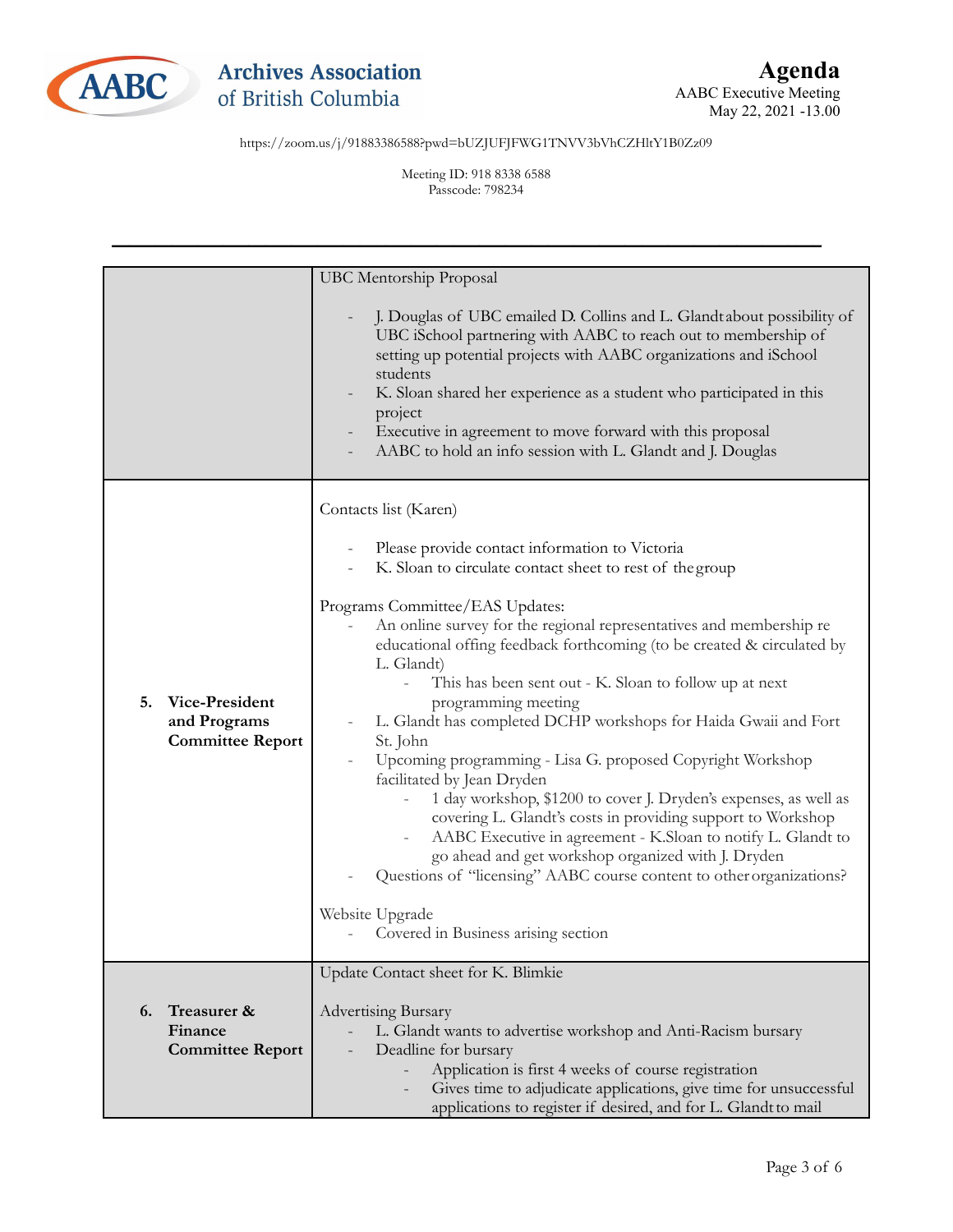

Meeting ID: 918 8338 6588 Passcode: 798234

|                                               | textbook to successful participant                                                                                                                                                                                                                                                                                                                                                                                                                                                                                                                                                                                                                                                                                                                                                                                                                                                                                                                                                                               |
|-----------------------------------------------|------------------------------------------------------------------------------------------------------------------------------------------------------------------------------------------------------------------------------------------------------------------------------------------------------------------------------------------------------------------------------------------------------------------------------------------------------------------------------------------------------------------------------------------------------------------------------------------------------------------------------------------------------------------------------------------------------------------------------------------------------------------------------------------------------------------------------------------------------------------------------------------------------------------------------------------------------------------------------------------------------------------|
|                                               | Update<br>no financial reports to report this month - forthcoming in next meeting<br>new monthly donor has come forward<br>S. Gilkinson to send thank you letter to donor                                                                                                                                                                                                                                                                                                                                                                                                                                                                                                                                                                                                                                                                                                                                                                                                                                        |
| 7.<br>Committee and<br><b>Program Reports</b> | Communications Committee (Newsletter/Regional Reps/Postcards)<br>V. McAuley to follow up with E. Larsen about Communications<br>Committee early the week of May 24<br>Newsletter                                                                                                                                                                                                                                                                                                                                                                                                                                                                                                                                                                                                                                                                                                                                                                                                                                 |
|                                               | D. Lang will not longer be acting as graphic design volunteer/newsletter<br>head editor this year<br>D. Lang published the newsletter through his subscription to<br>InDesign. K. Sloan asked for suggestions for replacement<br>software?<br>M. Paraschos mentioned Canva.com as a possible replacement -<br>is freely available or can pay for a professional membership<br>D. Collins asked S. Gilkinson if there is funding available for<br>Office subscriptions - S. Gilkinson agreed there is<br>S. Gilkinson also mentioned that V. McAuley was looking at<br>getting access to InDesign through a subscription to Tech-Soup<br>- need to follow up with V. McAuley<br>K. Sloan mentioned that the Secretary is also Editor of newsletter -<br>asked E. Larson to follow up with V. McAuley<br>Recruitment will be required for new newsletter volunteers<br>M. Haligowski willing to volunteer - E. Larson to follow up with<br>D. Collins to write revised President's message for outgoing newsletter |
|                                               | Conference Committee<br>K. Sloan gave update/introduction<br>No proposals as of the last meeting<br>Working towards promoting the Conference and seeking speakers - who<br>to approach?<br>UBC iSchool<br>Send Andrea material so she can promote through AABC<br>socials<br>Listservs (AABC, Arcan-L, BCMA, maybe BCLA?<br>K.Sloan working on drafting material to send to potential speakers if<br>others know of any and want to send out material<br>D. Collins working on creating a sponsorship letter template to send out<br>by next month                                                                                                                                                                                                                                                                                                                                                                                                                                                               |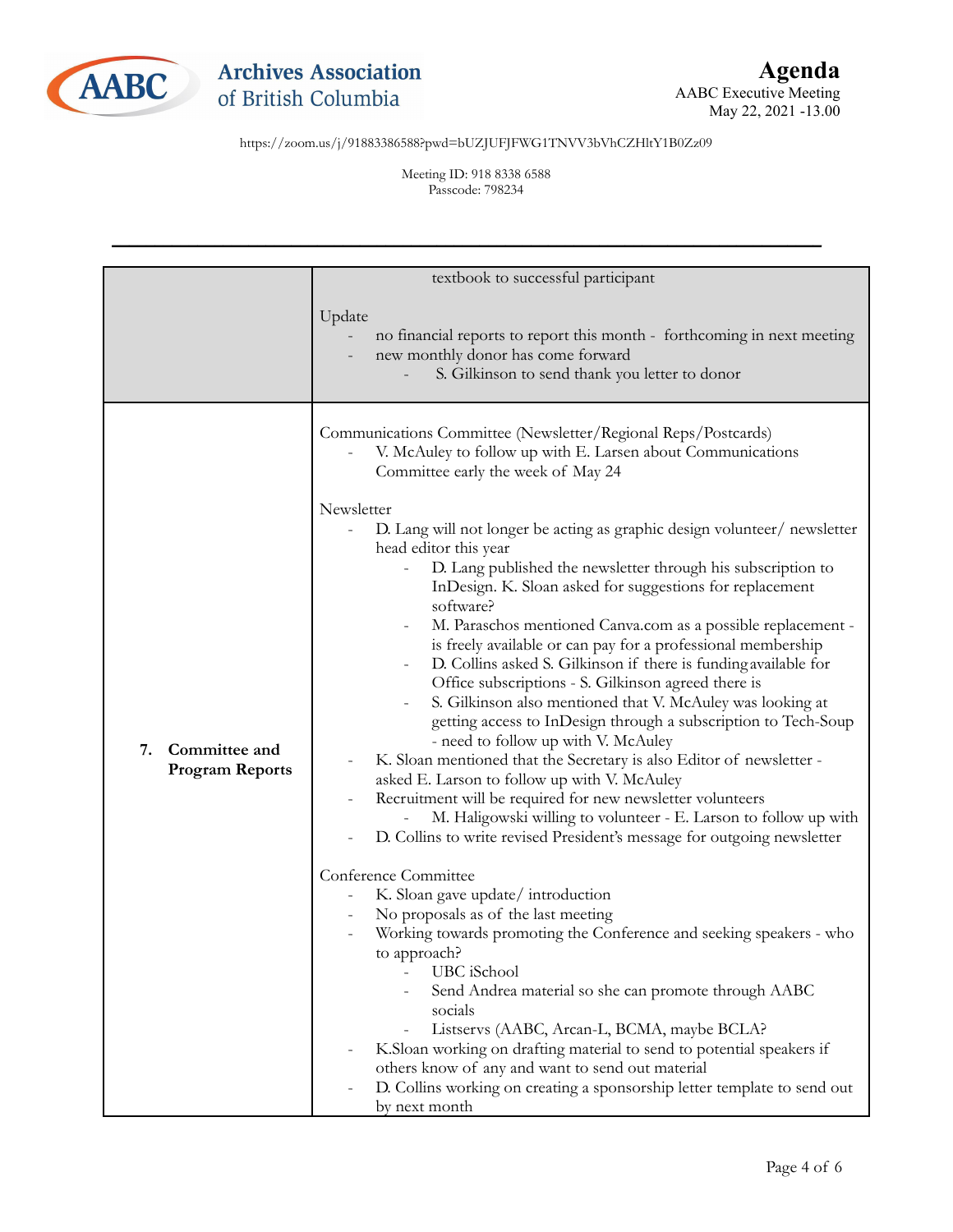

Meeting ID: 918 8338 6588 Passcode: 798234

| Anti-Racism Working Group                                                                                                                                                                                                                                                                                                                                                                                                                                                                                                                                                                                                                                                             |
|---------------------------------------------------------------------------------------------------------------------------------------------------------------------------------------------------------------------------------------------------------------------------------------------------------------------------------------------------------------------------------------------------------------------------------------------------------------------------------------------------------------------------------------------------------------------------------------------------------------------------------------------------------------------------------------|
| \$500 donation from Friends of BC Archives.<br>D. Collins to send a thank you letter to follow.                                                                                                                                                                                                                                                                                                                                                                                                                                                                                                                                                                                       |
| Indigenous Advocacy Committee<br>Upcoming meeting on May 25, 2021<br>K. Sloan to join meeting to support K. Louro<br>K. Louro to work with First Nations Leadership Council to develop<br><b>MOU</b><br>IAC planning on organizing a roundtable to reach out to Indigenous<br>members and professionals around BC                                                                                                                                                                                                                                                                                                                                                                     |
| Grants & Nominations Committees                                                                                                                                                                                                                                                                                                                                                                                                                                                                                                                                                                                                                                                       |
| Terry Rekastan Grant - K. Louro to sit on adjudication panel                                                                                                                                                                                                                                                                                                                                                                                                                                                                                                                                                                                                                          |
| Membership Committees                                                                                                                                                                                                                                                                                                                                                                                                                                                                                                                                                                                                                                                                 |
| Chair updates - C. Powell will remain Chair for the time being but that<br>may change<br>C. Powell gave K. Sloan a box of Membership Committee files to be<br>archived<br>K. Sloan to follow up with UVIC<br>Discussion about possible future project for an iSchool student to work<br>on an AABC Archives project<br>Physical files from Membership Committee, FInancial<br>Committee, and L. Glandt<br>L. Glandt may be able to supervise?                                                                                                                                                                                                                                         |
| Nominations and Elections<br>Elections were accepted at AGM - welcome Katie, Emily, and Maria to<br>their new positions<br>Review by-laws will to establish process for competition<br>Confusion on bylaw wording in terms of the nomination<br>process<br>K. Sloan suggested that this be a future agenda item, to<br>discuss whether to the Bylaws need to be reviewed and<br>possibly updated for clarity<br>D. Collins stated that the AABC needs to circulate<br>proposed changes to the Bylaws a month before the<br>AGM to explain changes to the AABC membership<br>D. Collins mentioned that the Bylaws on the AABC website are<br>outdated - will email L. Glandt to update |